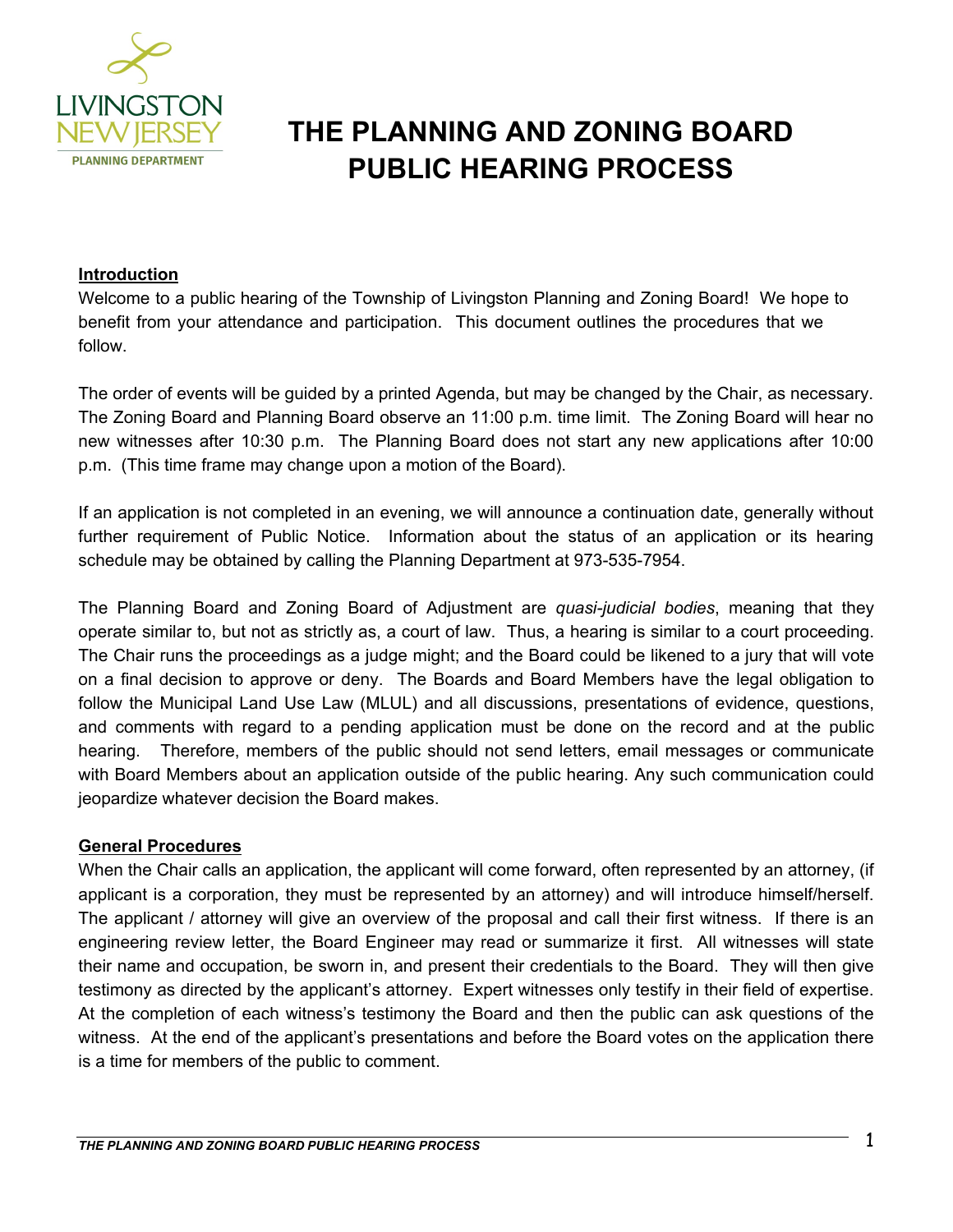## **Testimony**

The Board is compelled to act on an application based upon *findings of fact* and the *proofs according to law* that are presented during the public hearing. The Board does not decide on the basis of public support or opposition to an application. It also cannot make decisions based exclusively upon "ratables", tax revenues or other financial considerations.

- Anyone wishing to speak or testify at a hearing must appear in person to allow all parties their right to cross-examination. All speakers must identify themselves.
- The Board, its staff, and the public, have the right to cross-examine witnesses.
- Petitions are not admissible into evidence but can be read into the record as an individual's statement.
- Letters, with the exception of certain reports of public entities, are only admissible if the author is present to be cross-examined.

## **Public Questions**

After the Board and its professional staff have completed asking questions of a witness the Chair will open the meeting to the public, limited at this time to questions only, and only of that witness.

- This is a time for questions only and not for comments.
- If you have a question, please raise your hand. When the Chair acknowledges you, come to the microphone.
- If the person(s) from the public are represented by an attorney, they must speak through the attorney.
- State your name (please also spell your name) and address for the record and direct your questions to the witness.
- When the public has had adequate opportunity for questions, the applicant / attorney will then call the next witness and the above procedures will be repeated. When all witnesses have been presented and the testimony is complete, the Board and its staff will ask any final questions.

#### **Public Comments**

Before the Board takes action on the application, the Chair will open the meeting to the public.

- This is the time to comment on the proposal, request some special consideration or ask any final questions.
- Raise your hand and wait to be recognized by the Chair to speak. This will probably be your last opportunity to speak on this application before the Board takes a vote. When called, please come to the microphone.
- State your name (please also spell your name) and address for the record. The court reporter or Board attorney will swear you in. You are now considered a witness. After you make your comments, the applicant, their professionals, the Board and its professionals have the right to ask you questions (i.e., cross-examine you).

When you follow the above procedures, your contributions will have maximum impact on the Board's deliberations.